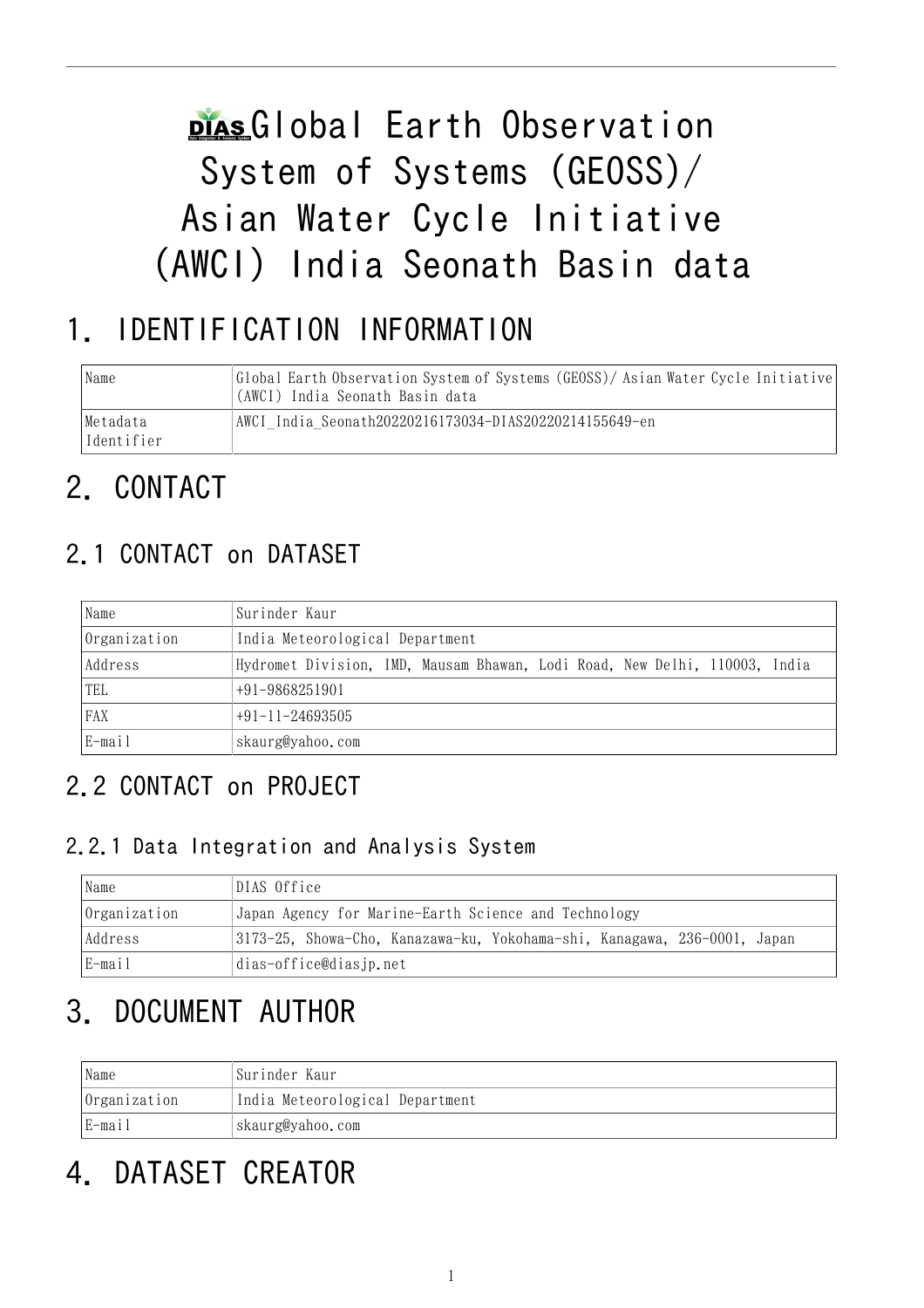| 'Name        | Surinder Kaur                   |
|--------------|---------------------------------|
| Organization | India Meteorological Department |
| E-mail       | skaurg@yahoo.com                |

### 5. DATE OF THIS DOCUMENT 2022-02-16

# 6. DATE OF DATASET

creation : 2010-10-04

# 7. DATASET OVERVIEW

## 7.1 Abstract

It is the largest tributary of Mahanadi basin. It rises in the Chandrapur district of Maharashtra at an elevation of about 532m and meets Mahanadi river after traversing a distance of about 383km.

## 7.2 Topic Category(ISO19139)

climatologyMeteorologyAtmosphere

### 7.3 Temporal Extent

| Begin Date                  | $ 2003 - 01 - 01 $ |
|-----------------------------|--------------------|
| End Date                    | 2004–12–31         |
| Temporal<br>Characteristics | Daily              |

## 7.4 Geographic Bounding Box

| North<br>latitude      | bound $24.05$  |
|------------------------|----------------|
| West<br>longitude      | bound $77.48$  |
| Eastbound<br>longitude | 82.83          |
| South<br>latitude      | bound $ 20.18$ |

## 7.5 Grid

### 7.6 Geographic Description

### 7.7 Keywords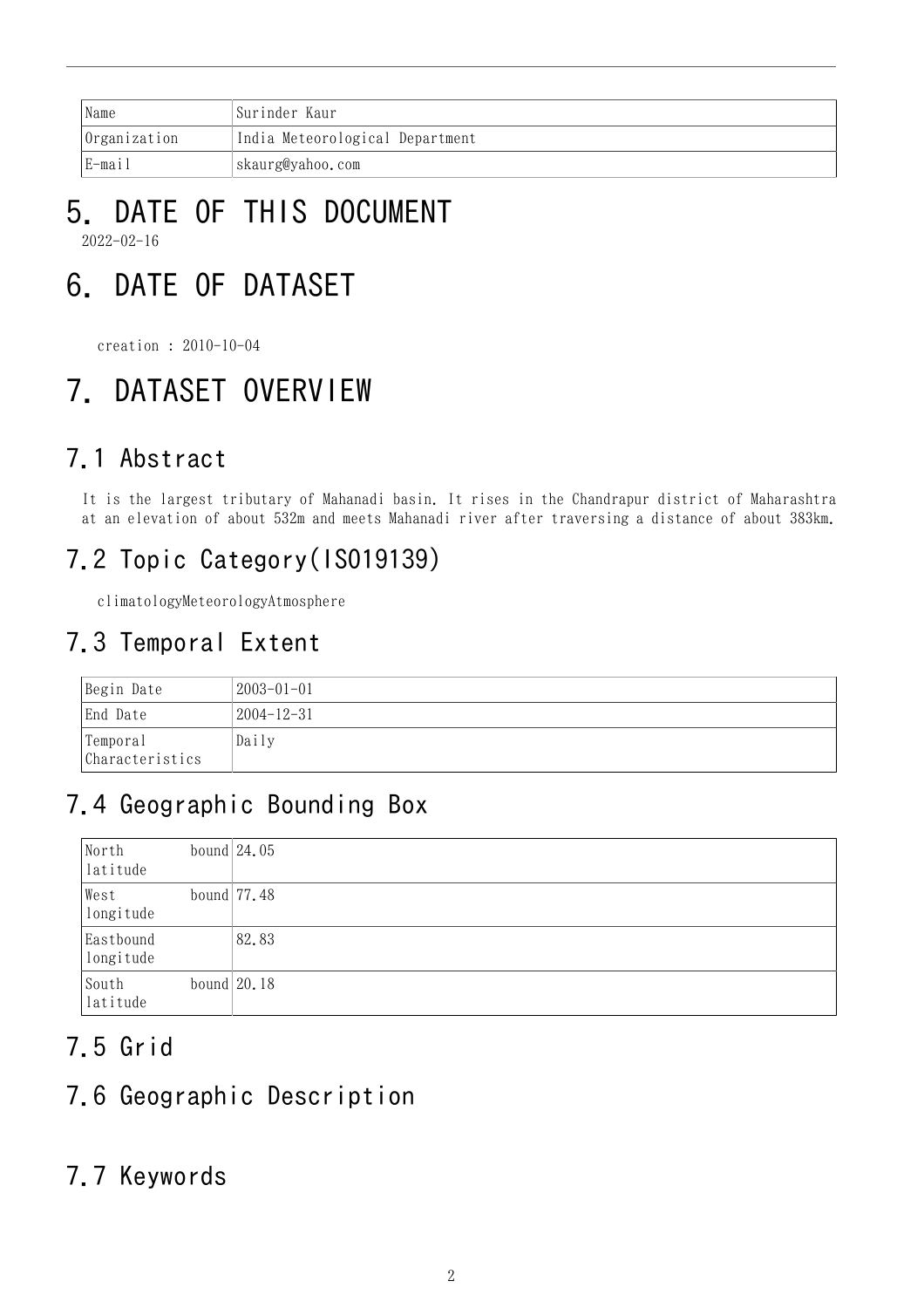### 7.7.1 Keywords on Dataset

| Keyword Type | Keyword              | Keyword<br>Name | thesaurus |
|--------------|----------------------|-----------------|-----------|
| discipline   | flood, Seonath, AWCI | No Dictionary   |           |

#### 7.7.2 Keywords on Project

#### 7.7.2.1 Data Integration and Analysis System

|       | Keyword Type | Keyword                                     | Kevword<br>Name | thesaurusl |
|-------|--------------|---------------------------------------------|-----------------|------------|
| theme |              | DIAS > Data Integration and Analysis System | No Dictionary   |            |

### 7.8 Online Resource

: <http://monsoon.t.u-tokyo.ac.jp/AWCI/>

file download : <https://data.diasjp.net/dl/storages/filelist/dataset:186>

### 7.9 Data Environmental Information

### 7.10 Distribution Information

| name<br>$\sim$ $\sim$ $\sim$<br>$\sqrt{2}$<br>10I.<br>$\cdots$<br>the contract of the contract of the<br>the contract of the contract of the contract of | l ON<br>3DP.<br>$\sim$<br>the contract of the contract of the contract of the contract of the contract of |
|----------------------------------------------------------------------------------------------------------------------------------------------------------|-----------------------------------------------------------------------------------------------------------|
|----------------------------------------------------------------------------------------------------------------------------------------------------------|-----------------------------------------------------------------------------------------------------------|

# 8. DATA PROCESSING

### 8.1 Data Processing (1)

8.1.1 General Explanation of the data producer's knowledge about the lineage of a dataset

#### 8.1.2 Data Source

| Data Source Citation Name | Description of derived parameters and processing |
|---------------------------|--------------------------------------------------|
|                           | techniques used                                  |

## 9. DATA REMARKS

# 10. DATA POLICY

### 10.1 Data Policy by the Data Provider

[Data Policy]

1) Release of Data in Compliance with WMO Resolution 40 (CG-XII) and WMO Resolution 25 (CG-XIII)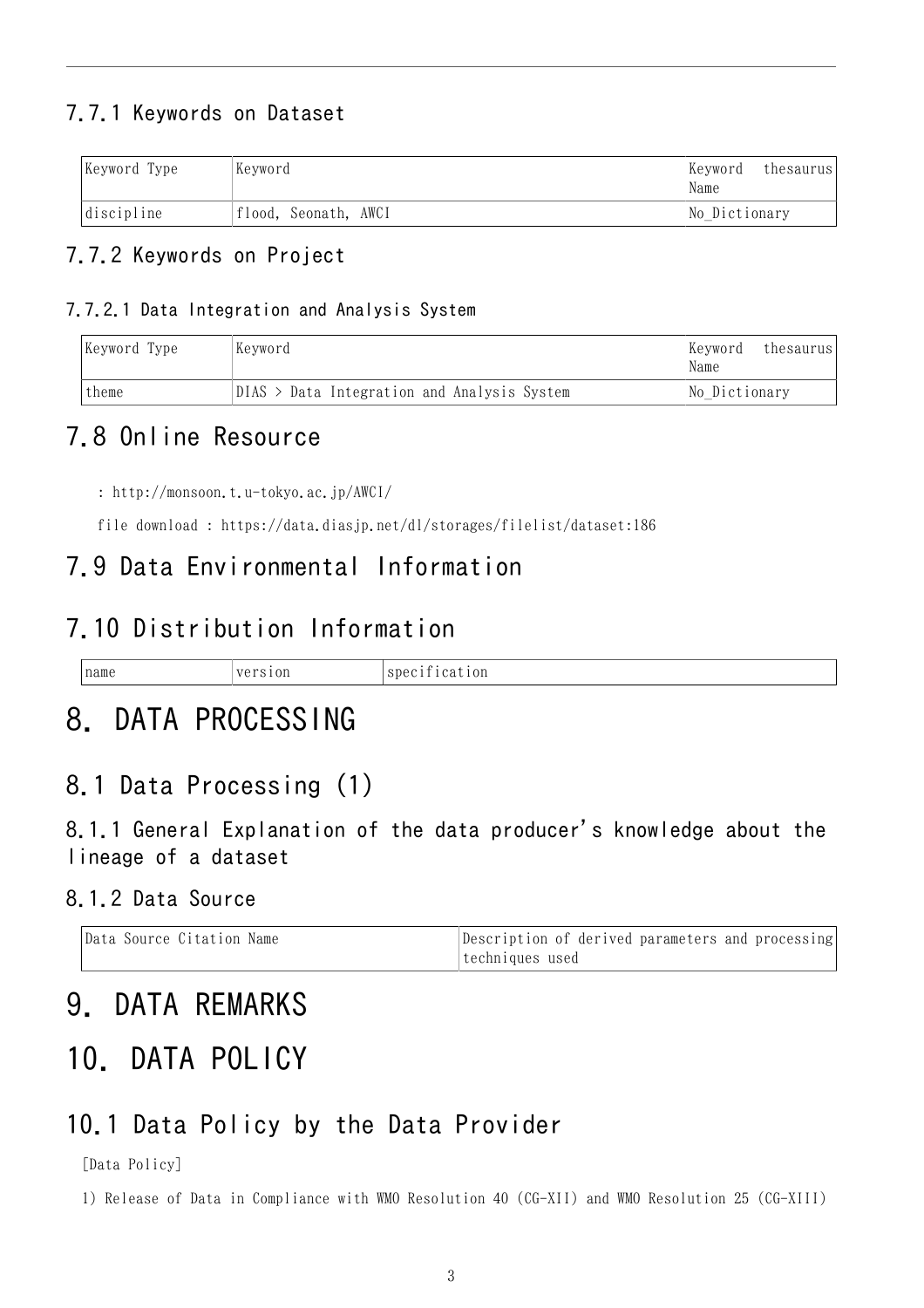2) No Commercial Use or Exploitation

3) No Data Transfer to Third Parties

AWCI data policy is described at http://monsoon.t.u-tokyo.ac.jp/AWCI/doc/DataPolicy.pdf.

[Reference Requirements]

Whenever GEOSS AWCI data distributed by DIAS are being used for publication of scientific results, the data's origin must be acknowledged and referenced.

A minimum requirement is to reference GEOSS AWCI and the DIAS.

If only data from one river basin (or a limited number of river basins) has been used, additional acknowledgement to the river basin(s) and its (their) maintaining institutions or organizations shall be given.

Data users of GEOSS AWCI data are encouraged to establish direct contact with the data providers for the purpose of complete interpretation and analysis of data for publication purposes.

### 10.2 Data Policy by the Project

#### 10.2.1 Data Integration and Analysis System

If data provider does not have data policy, DIAS Terms of Service (https://diasjp.net/en/policy/) and DIAS Privacy Policy (https://diasjp.net/en/privacypolicy/) apply.

If there is a conflict between DIAS Terms of Service and data provider's policy, the data provider's policy shall prevail.

## 11 LICENSE

### 12. DATA SOURCE ACKNOWLEDGEMENT

12.1 Acknowledge the Data Provider

### 12.2 Acknowledge the Project

#### 12.2.1 Data Integration and Analysis System

If you plan to use this dataset for a conference presentation, paper, journal article, or report etc., please include acknowledgments referred to following examples. If the data provider describes examples of acknowledgments, include them as well.

" In this study, [Name of Dataset] provided by [Name of Data Provider] was utilized. This dataset was also collected and provided under the Data Integration and Analysis System (DIAS), which was developed and operated by a project supported by the Ministry of Education, Culture, Sports, Science and Technology. "

# 13. REFERENCES